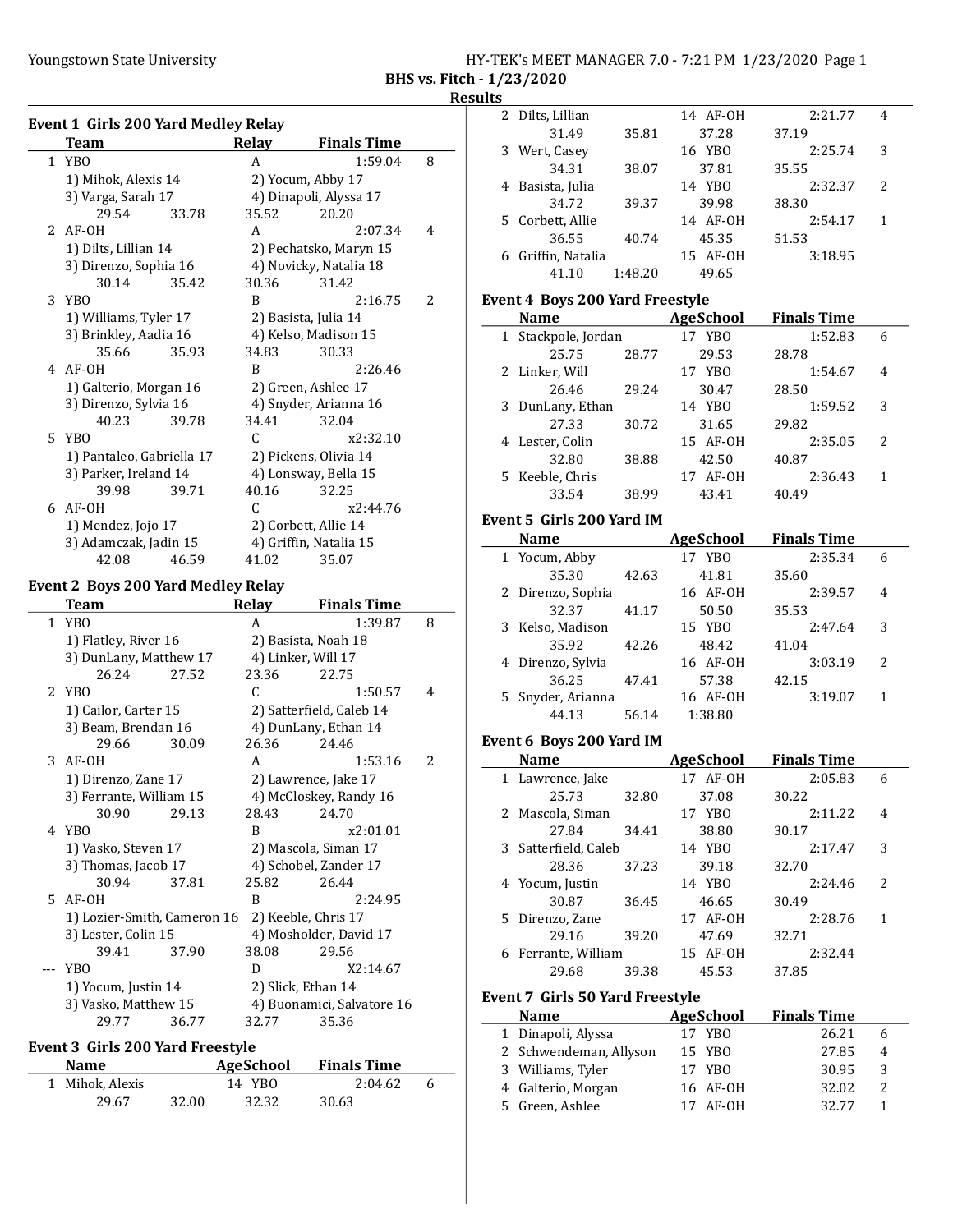|                           | HY-TEK's MEET MANAGER 7.0 - 7:21 PM 1/23/2020 Page 2 |  |  |  |
|---------------------------|------------------------------------------------------|--|--|--|
| BHS vs. Fitch - 1/23/2020 |                                                      |  |  |  |

Result

| (Event 7 Girls 50 Yard Freestyle)       |                         |  |           |                    |  |  |  |  |
|-----------------------------------------|-------------------------|--|-----------|--------------------|--|--|--|--|
|                                         | <b>Name</b>             |  | AgeSchool | <b>Finals Time</b> |  |  |  |  |
|                                         | 6 Bakos, Kylie          |  | 15 AF-OH  | 33.10              |  |  |  |  |
|                                         | --- Pechatsko, Maryn    |  | 15 AF-0H  | X28.41             |  |  |  |  |
|                                         | --- Velasquez, Ava      |  | 16 YBO    | X29.68             |  |  |  |  |
|                                         | --- Parker, Ireland     |  | 14 YBO    | X31.92             |  |  |  |  |
|                                         | --- Pantaleo, Gabriella |  | 17 YBO    | X32.29             |  |  |  |  |
|                                         | --- Lonsway, Bella      |  | 15 YBO    | X32.33             |  |  |  |  |
|                                         | --- Moss, Kylee         |  | 15 AF-0H  | X34.64             |  |  |  |  |
|                                         | --- Stephenson, Bri     |  | 18 AF-0H  | X34.81             |  |  |  |  |
|                                         | --- Bugno, Skylar       |  | 15 AF-0H  | X39.19             |  |  |  |  |
| $Ftrans + 0$ $Dsys F0$ Vand $Fmeast$ le |                         |  |           |                    |  |  |  |  |

#### Event 8 Boys 50 Yard Freestyle

|    | Name                  | <b>AgeSchool</b>      | <b>Finals Time</b> |              |
|----|-----------------------|-----------------------|--------------------|--------------|
| 1  | Flatley, River        | 16 YBO                | 22.82              | 6            |
| 2  | Yocum, Andrew         | 14 YBO                | 25.79              | 4            |
| 3  | McCloskey, Randy      | AF-OH<br>16           | 26.12              | 3            |
| 4  | Vasko, Steven         | YB <sub>0</sub><br>17 | 26.50              | 2            |
| 5. | Stevens, CI           | AF-OH<br>17           | 26.88              | $\mathbf{1}$ |
| 6  | Hughes, Joey          | AF-OH<br>16           | 28.53              |              |
|    | Beam, Brendan         | 16 YBO                | X25.43             |              |
|    | Behun, Jackson        | 16 YBO                | X25.65             |              |
|    | Schobel, Zander       | 17 YBO                | X26.82             |              |
|    | Manley, Liam          | 14 YBO                | X27.02             |              |
|    | Thomas, Jacob         | YBO<br>17             | X29.44             |              |
|    | Vasko, Matthew        | YB <sub>0</sub><br>15 | X29.48             |              |
|    | Parker, Liam          | YBO<br>15             | X29.52             |              |
|    | Lozier-Smith, Cameron | AF-OH<br>16           | X29.52             |              |
|    | Buonamici, Salvatore  | YB <sub>0</sub><br>16 | X29.79             |              |
|    | Mosholder, David      | AF-OH<br>17           | X30.83             |              |
|    | Slick, Ethan          | YBO<br>14             | X32.10             |              |

## Event 9 Girls 1 mtr Diving

| <b>Name</b>         | AgeSchool | <b>Finals Score</b> |   |
|---------------------|-----------|---------------------|---|
| 1 Ricciuti, Madison | 17 YBO    | 263.55              | 6 |
| 2 Butchko, Bella    | 16 AF-0H  | 242.40              | 4 |
| 3 Olivier, Anna     | 16 YBO    | 195.40              | 3 |
| 4 Russo, Abigail    | 14 YBO    | 186.40              | 2 |
| 5 Marciano, Mia     | 16 AF-0H  | 141.40              |   |

## Event 10 Boys 1 mtr Diving

| <b>Name</b>       | AgeSchool | <b>Finals Score</b> |   |
|-------------------|-----------|---------------------|---|
| 1 Anzevino, Teddy | 16 YBO    | 311.70              |   |
| 2 Austin, Caleb   | 14 YBO    | 142.65              | 4 |

#### Event 11 Girls 100 Yard Butterfly

| <b>Name</b>        |       |    | <b>AgeSchool</b> | <b>Finals Time</b> |   |
|--------------------|-------|----|------------------|--------------------|---|
| 1 Varga, Sarah     |       |    | 17 YBO           | 1:09.10            | 6 |
| 33.02              | 36.08 |    |                  |                    |   |
| 2 Pechatsko, Maryn |       |    | 15 AF-0H         | 1:09.22            | 4 |
| 31.97              | 37.25 |    |                  |                    |   |
| 3 Huston, Ella     |       |    | 15 YBO           | 1:10.18            | 3 |
| 32.14              | 38.04 |    |                  |                    |   |
| 4 Novicky, Natalia |       | 18 | AF-OH            | 1:44.68            | 2 |
|                    |       |    |                  |                    |   |

#### Event 12 Boys 100 Yard Butterfly

| <b>Name</b>     |       |        | AgeSchool Finals Time |  |
|-----------------|-------|--------|-----------------------|--|
| 1 Basista, Noah |       | 18 YBO | 51.82                 |  |
| 24.61           | 27.21 |        |                       |  |

| lts |                    |       |          |         |   |
|-----|--------------------|-------|----------|---------|---|
|     | 2 DunLany, Matthew |       | 17 YBO   | 52.02   | 4 |
|     | 24.19              | 27.83 |          |         |   |
|     | 3 Vasko, Steven    |       | 17 YBO   | 1:05.76 | 3 |
|     | 30.95              | 34.81 |          |         |   |
|     | 4 Lester, Colin    |       | 15 AF-0H | 1:21.23 | 2 |
|     | 34.44              | 46.79 |          |         |   |
|     | 5 Coleman, Patrick |       | 18 AF-0H | 1:24.86 |   |
|     | 34.87              | 49.99 |          |         |   |

### Event 13 Girls 100 Yard Freestyle

| <b>Name</b>             |       | <b>AgeSchool</b> | <b>Finals Time</b> |   |
|-------------------------|-------|------------------|--------------------|---|
| 1 Mihok, Alexis         |       | 14 YBO           | 56.38              | 6 |
| 26.98                   | 29.40 |                  |                    |   |
| 2 Dilts, Lillian        |       | 14 AF-OH         | 59.43              | 4 |
| 27.79                   | 31.64 |                  |                    |   |
| 3 Direnzo, Sophia       |       | 16 AF-0H         | 1:01.23            | 3 |
| 28.88                   | 32.35 |                  |                    |   |
| 4 Schwendeman, Allyson  |       | 15 YBO           | 1:02.55            | 2 |
| 29.04                   | 33.51 |                  |                    |   |
| 5 Wert, Casey           |       | 16 YBO           | 1:02.96            | 1 |
| 29.73                   | 33.23 |                  |                    |   |
| --- Pickens, Olivia     |       | 14 YBO           | X1:06.94           |   |
| 33.25                   | 33.69 |                  |                    |   |
| --- Galterio, Morgan    |       | 16 AF-0H         | X1:10.94           |   |
| 34.70                   | 36.24 |                  |                    |   |
| --- Parker, Ireland     |       | 14 YBO           | X1:12.94           |   |
| 34.05                   | 38.89 |                  |                    |   |
| --- Pantaleo, Gabriella |       | 17 YBO           | X1:13.70           |   |
| 35.33                   | 38.37 |                  |                    |   |
| Snyder, Arianna         |       | 16 AF-0H         | X1:14.76           |   |

### Event 14 Boys 100 Yard Freestyle

|      | <b>Name</b>         |       | <b>AgeSchool</b> | <b>Finals Time</b> |              |
|------|---------------------|-------|------------------|--------------------|--------------|
| $*1$ | Lawrence, Jake      |       | 17 AF-OH         | 49.41              | 5            |
|      | 23.74               | 25.67 |                  |                    |              |
|      | *1 Linker, Will     |       | 17 YBO           | 49.41              | 5            |
|      | 23.71               | 25.70 |                  |                    |              |
|      | 3 Stackpole, Jordan |       | 17 YBO           | 51.68              | 3            |
|      | 24.71               | 26.97 |                  |                    |              |
|      | 4 Direnzo, Zane     |       | 17 AF-0H         | 57.23              | 2            |
|      | 27.05               | 30.18 |                  |                    |              |
|      | 5 Yocum, Andrew     |       | 14 YBO           | 57.57              | $\mathbf{1}$ |
|      | 27.19               | 30.38 |                  |                    |              |
|      | 6 Ferrante, William |       | 15 AF-0H         | 58.54              |              |
|      | 27.54               | 31.00 |                  |                    |              |
|      | --- Behun, Jackson  |       | 16 YBO           | X58.12             |              |
|      | 27.03               | 31.09 |                  |                    |              |
|      | --- Yocum, Justin   |       | 14 YBO           | X58.58             |              |
|      | 28.18               | 30.40 |                  |                    |              |
|      | --- Beam, Brendan   |       | 16 YBO           | X58.87             |              |
|      | 27.73               | 31.14 |                  |                    |              |
|      | --- Manley, Liam    |       | 14 YBO           | X1:00.16           |              |
|      | 28.65               | 31.51 |                  |                    |              |
|      | --- Schobel, Zander |       | 17 YBO           | X1:00.92           |              |
|      | 29.04               | 31.88 |                  |                    |              |
|      | --- Parker, Liam    |       | 15 YBO           | X1:04.96           |              |
|      | 30.29               | 34.67 |                  |                    |              |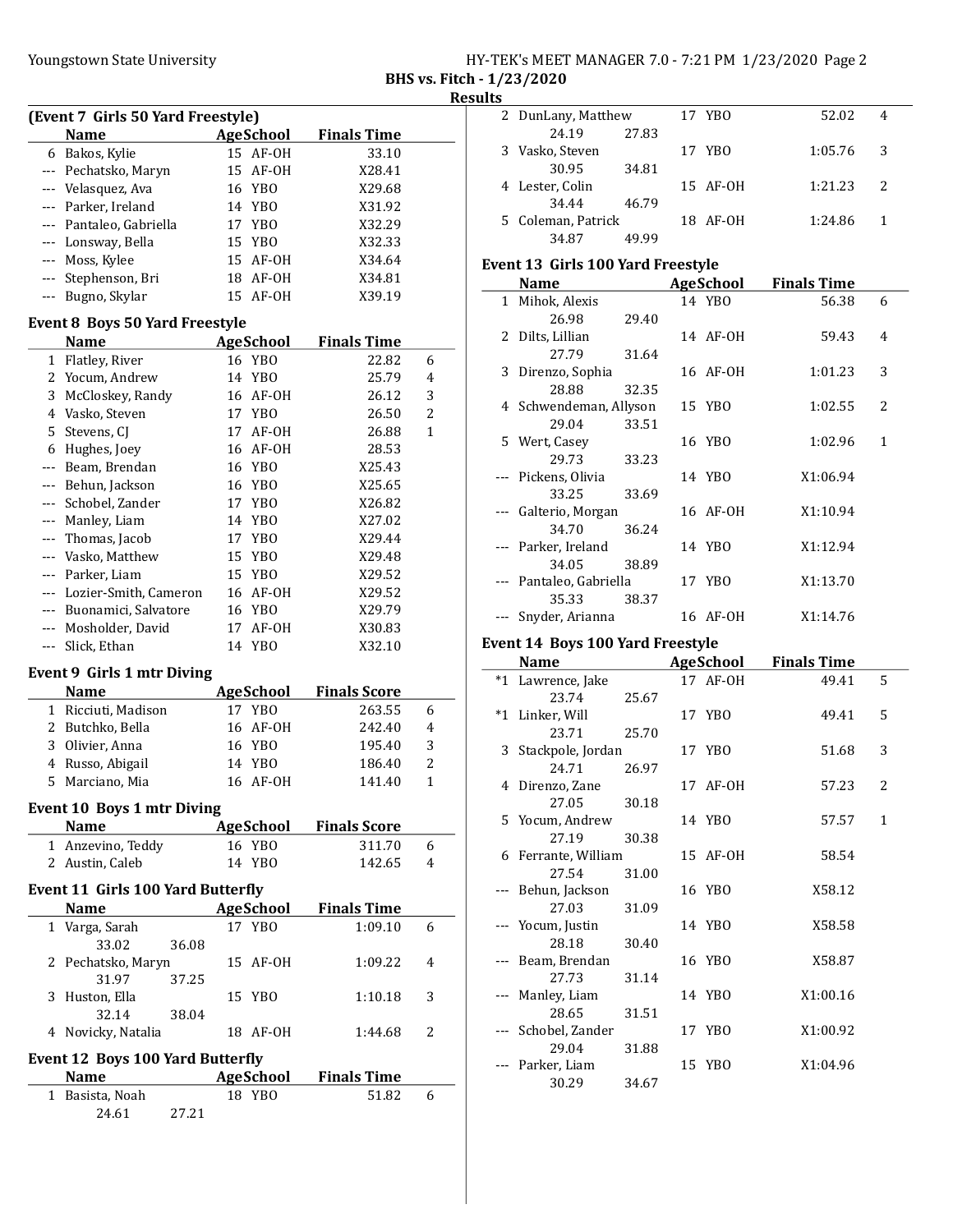|  |   | HY-TEK's MEET MANAGER 7.0 - 7:21 PM 1/23/2020 Page 3 |  |  |  |  |
|--|---|------------------------------------------------------|--|--|--|--|
|  | . |                                                      |  |  |  |  |

BHS vs. Fitch - 1/23/2020 **Results** 

| (Event 14 Boys 100 Yard Freestyle) |       |                  |                    |  |  |  |  |
|------------------------------------|-------|------------------|--------------------|--|--|--|--|
| <b>Name</b>                        |       | <b>AgeSchool</b> | <b>Finals Time</b> |  |  |  |  |
| --- Vasko, Matthew                 |       | 15 YBO           | X1:06.18           |  |  |  |  |
| 31.88                              | 34.30 |                  |                    |  |  |  |  |
| --- Thomas, Jacob                  |       | 17 YBO           | X1:07.21           |  |  |  |  |
| 31.58                              | 35.63 |                  |                    |  |  |  |  |
| --- Keeble, Chris                  |       | 17 AF-0H         | X1:08.56           |  |  |  |  |
| 32.45                              | 36.11 |                  |                    |  |  |  |  |
| Swift, Ethan                       |       | 15 AF-0H         | X1:10.91           |  |  |  |  |
| 32.70                              | 38.21 |                  |                    |  |  |  |  |
| Shrake, Pete                       |       | 14 AF-0H         | X1:12.78           |  |  |  |  |
| 33.29                              | 39.49 |                  |                    |  |  |  |  |

#### Event 15 Girls 500 Yard Freestyle

| Name                  |       | <b>AgeSchool</b> | <b>Finals Time</b> |   |
|-----------------------|-------|------------------|--------------------|---|
| Varga, Sarah<br>$1\,$ |       | 17 YBO           | 6:11.89            | 6 |
| 31.88                 | 36.22 | 37.93            | 37.99              |   |
| 37.74                 | 37.90 | 38.09            | 39.07              |   |
| 38.11                 | 36.96 |                  |                    |   |
| 2 Velasquez, Ava      |       | 16 YBO           | 6:25.12            | 4 |
| 33.21                 | 38.08 | 39.04            | 39.68              |   |
| 39.52                 | 39.92 | 40.18            | 39.74              |   |
| 38.75                 | 37.00 |                  |                    |   |
| Kelso, Madison<br>3   |       | 15 YBO           | 6:38.51            | 3 |
| 33.77                 | 38.51 | 40.25            | 39.88              |   |
| 41.20                 | 40.52 | 40.82            | 40.01              |   |
| 40.02                 | 43.53 |                  |                    |   |
| 4 Adamczak, Jadin     |       | 15 AF-0H         | 8:04.92            | 2 |
| 41.13                 | 48.82 | 50.01            | 50.05              |   |
| 50.82                 | 49.63 | 49.63            | 51.02              |   |
| 51.48                 | 42.33 |                  |                    |   |
| Butchko, Sophia<br>5. |       | 14 AF-0H         | 8:05.12            | 1 |
| 42.97                 | 48.82 | 49.43            | 48.79              |   |
| 50.07                 | 49.98 | 50.26            | 49.32              |   |
| 48.87                 | 46.61 |                  |                    |   |

#### Event 16 Boys 500 Yard Freestyle

|              | Name             |       | AgeSchool | <b>Finals Time</b> |                          |
|--------------|------------------|-------|-----------|--------------------|--------------------------|
| $\mathbf{1}$ | DunLany, Matthew |       | 17 YBO    | 5:02.32            | 6                        |
|              | 27.21            | 29.73 | 31.02     | 30.72              |                          |
|              | 30.87            | 30.57 | 30.63     | 30.92              |                          |
|              | 30.69            | 29.96 |           |                    |                          |
|              | 2 DunLany, Ethan |       | 14 YBO    | 5:07.90            | 4                        |
|              | 27.73            | 30.44 | 30.82     | 30.63              |                          |
|              | 30.83            | 32.07 | 32.03     | 31.88              |                          |
|              | 31.53            | 29.94 |           |                    |                          |
| 3            | Cailor, Carter   |       | 15 YBO    | 5:28.66            | 3                        |
|              | 28.47            | 31.44 | 33.03     | 33.35              |                          |
|              | 33.56            | 34.47 | 33.85     | 34.38              |                          |
|              | 33.61            | 32.50 |           |                    |                          |
|              | 4 Stevens, CJ    |       | 17 AF-0H  | 6:54.66            | $\overline{\mathcal{L}}$ |
|              | 32.46            | 36.58 | 38.78     | 40.14              |                          |
|              | 43.01            | 43.74 | 45.43     | 44.90              |                          |
|              | 45.84            | 43.78 |           |                    |                          |
| 5.           | Hughes, Joey     |       | 16 AF-0H  | 7:28.70            | 1                        |
|              | 39.07            | 45.23 | 46.89     | 47.50              |                          |
|              | 46.90            | 46.81 | 46.15     | 44.94              |                          |
|              | 44.75            | 40.46 |           |                    |                          |

| د. |                      |       |          |       |    |  |
|----|----------------------|-------|----------|-------|----|--|
|    | --- McCloskey, Randy |       | 16 AF-0H |       | DO |  |
|    | 31.03                | 34.26 | 35.54    | 35.80 |    |  |
|    | 36.23                | 35.07 | 35.42    | 35.33 |    |  |
|    | 34.93                | 31.41 |          |       |    |  |

#### Event 17 Girls 200 Yard Freestyle Relay

| Team                       |       | Relav                | <b>Finals Time</b>     |               |
|----------------------------|-------|----------------------|------------------------|---------------|
| $1$ AF-OH                  |       | A                    | 1:53.76                | 8             |
| 1) Pechatsko, Maryn 15     |       |                      | 2) Novicky, Natalia 18 |               |
| 3) Direnzo, Sophia 16      |       | 4) Dilts, Lillian 14 |                        |               |
| 28.24                      | 31.17 | 27.76                | 26.59                  |               |
| 2 YBO                      |       | A                    | 1:55.17                | 4             |
| 1) Wert, Casey 16          |       | 2) Velasquez, Ava 16 |                        |               |
| 3) Schwendeman, Allyson 15 |       | 4) Huston, Ella 15   |                        |               |
| 39.44                      | 21.55 | 26.42                | 27.76                  |               |
| 3 YBO                      |       | B                    | 2:02.73                | $\mathcal{L}$ |
| 1) Basista, Julia 14       |       |                      | 2) Brinkley, Aadia 16  |               |
| 3) Williams, Tyler 17      |       |                      | 4) Kelso, Madison 15   |               |
| 30.18                      | 30.59 | 30.83                | 31.13                  |               |
| 4 AF-0H                    |       | B                    | 2:13.74                |               |
| 1) Green, Ashlee 17        |       | 2) Bakos, Kylie 15   |                        |               |
| 3) Mendez, Jojo 17         |       | 4) Corbett, Allie 14 |                        |               |
| 33.23                      | 33.41 | 35.68                | 31.42                  |               |
|                            |       |                      |                        |               |

### Event 18 Boys 200 Yard Freestyle Relay

| Team                  |       | Relay                   | <b>Finals Time</b>          |               |
|-----------------------|-------|-------------------------|-----------------------------|---------------|
| 1 YBO                 |       | A                       | 1:36.84                     | 8             |
| 1) Schobel, Zander 17 |       | 2) Stackpole, Jordan 17 |                             |               |
| 3) Vasko, Steven 17   |       |                         | 4) Basista, Noah 18         |               |
| 27.17                 | 23.15 | 25.52                   | 21.00                       |               |
| 2 YBO                 |       | B                       | 1:36.94                     | 4             |
| 1) Thomas, Jacob 17   |       |                         | 2) Linker, Will 17          |               |
| 3) Flatley, River 16  |       |                         | 4) DunLany, Matthew 17      |               |
| 29.82                 | 23.04 | 22.12                   | 21.96                       |               |
| 3 YBO                 |       | C                       | x1:48.39                    |               |
| 1) Behun, Jackson 16  |       |                         | 2) Parker, Liam 15          |               |
| 3) Manley, Liam 14    |       |                         | 4) Yocum, Justin 14         |               |
| 26.21                 | 29.03 | 27.35                   | 25.80                       |               |
| 4 AF-0H               |       | A                       | 1:50.31                     | $\mathcal{P}$ |
| 1) Stevens, CJ 17     |       |                         | 2) Ferrante, William 15     |               |
| 3) Hughes, Joey 16    |       |                         | 4) Coleman, Patrick 18      |               |
| 26.81                 | 28.55 | 28.92                   | 26.03                       |               |
| --- AF-OH             |       | B                       | DO.                         |               |
| 1) Shrake, Pete 14    |       |                         | 2) Lozier-Smith, Cameron 16 |               |
| 3) Swift, Ethan 15    |       |                         | 4) Mosholder, David 17      |               |
| 33.37                 | 30.59 | 30.42                   | 29.38                       |               |
|                       |       |                         |                             |               |

## Event 19 Girls 100 Yard Backstroke Name AgeSchool Finals Time<br>Dinanoli Alvssa 17 YBO 1.05.79 1 1:05.79 6 Dinapoli, Alyssa 17 YBO

|                                          |  | 1 Dinapon, myösä  |       | $\cdots$         | 1. VJ. / <i>J</i>  | $\cdot$ |  |  |
|------------------------------------------|--|-------------------|-------|------------------|--------------------|---------|--|--|
|                                          |  | 2 Williams, Tyler |       | 17 YBO           | 1:19.76            | 4       |  |  |
|                                          |  | 3 Green, Ashlee   |       | 17 AF-0H         | 1:30.63            | 3       |  |  |
|                                          |  | 4 Bakos, Kylie    |       | 15 AF-OH         | 1:36.62            | 2       |  |  |
|                                          |  | 5 Bugno, Skylar   |       | 15 AF-OH         | 1:51.08            | 1       |  |  |
| <b>Event 20 Boys 100 Yard Backstroke</b> |  |                   |       |                  |                    |         |  |  |
|                                          |  |                   |       |                  |                    |         |  |  |
|                                          |  | <b>Name</b>       |       | <b>AgeSchool</b> | <b>Finals Time</b> |         |  |  |
|                                          |  | 1 Flatley, River  |       | 16 YBO           | 57.32              | 6       |  |  |
|                                          |  | 27.85             | 29.47 |                  |                    |         |  |  |